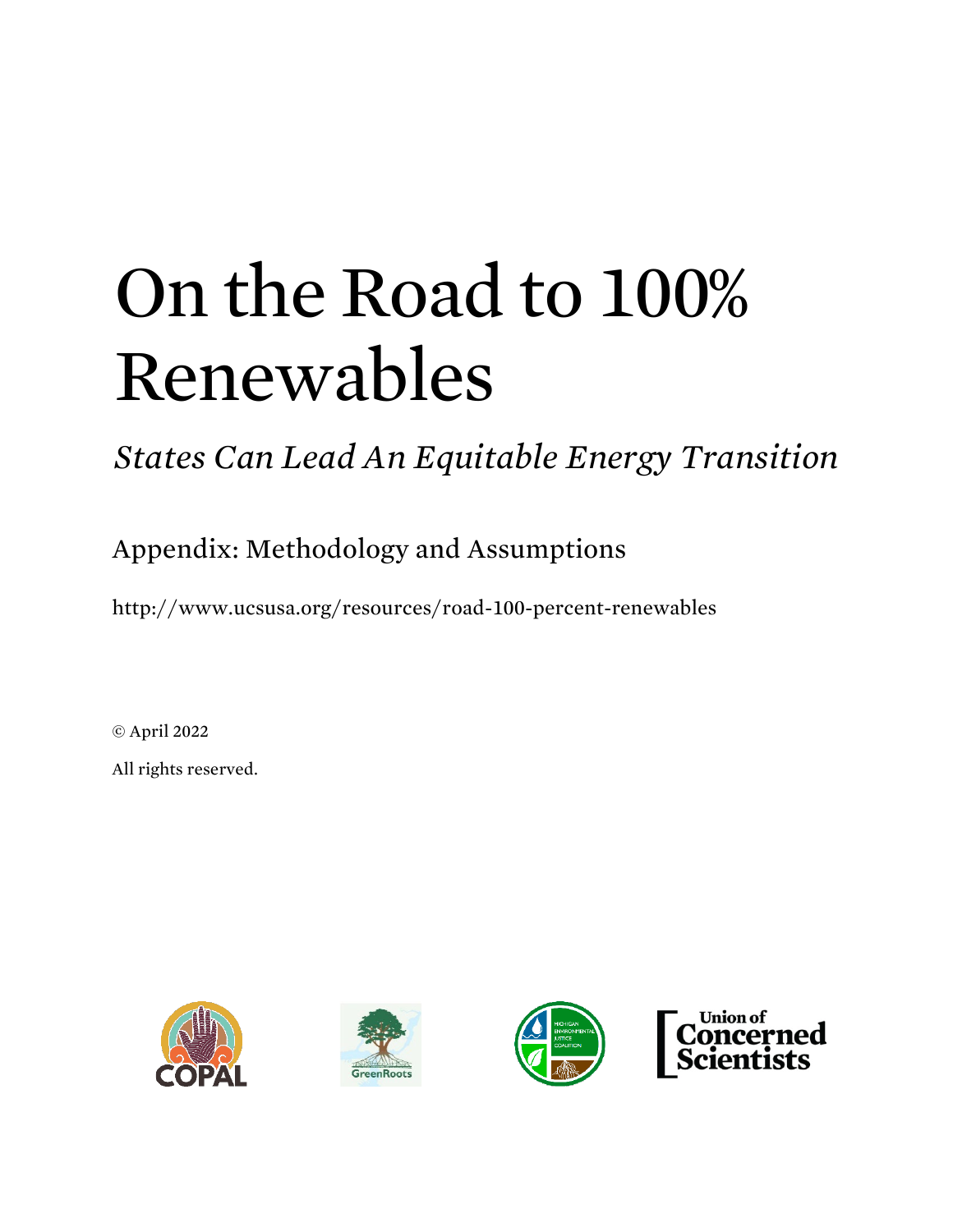This appendix describes the methodology and assumptions used for developing the *On the Road to 100% Renewables* analysis, which assesses the effects of U.S. Climate Alliance (USCA) states meeting 100 percent of their electricity consumption with renewable energy by 2035.

# **Regional Energy Deployment System (ReEDS)**

We used the Regional Energy Deployment System (ReEDS) 2.0 version from the National Renewable Energy Laboratory (NREL) for this analysis. ReEDS is a capacity-planning model for the deployment of electric power-generation technologies in the contiguous United States through 2050 (NREL 2016a). ReEDS is designed to analyze in particular the impact of state and federal energy policies, such as clean energy and renewable energy standards, for reducing carbon emissions. ReEDS provides a detailed representation of electricity generation and transmission systems. It specifically addresses issues, such as transmission, resource supply and quality, variability, and reliability, related to renewable energy technologies (NREL 2020).

Based on project-specific data and estimates from recent studies, we made a few adjustments to NREL's assumptions on renewable and conventional energy technologies as described below. Our assumptions for each of the scenarios are also described below.

We also drew from NREL's dGen (Distributed Generation Market Demand) model (NREL 2016b). ReEDS does not endogenously simulate the uptake of distributed solar photovoltaic (PV) systems (those installed onsite by residential or commercial customers). Instead, ReEDS users develop projections for uptake of these systems as an exogenous input to the model based on dGen projections. dGen simulates customer adoption of distributed energy resources for residential, commercial, and industrial entities in the United States through 2050. It uses net-metering data from 2019/2020.

# **Overall Model Assumptions**

- **Coal.** We updated coal retirements included in the model (see below). For power plants with carbon capture and sequestration (CCS), we used the cost and performance assumptions used by both NREL and the Energy Information Administration (EIA), and included the tax credits for CCS under a provision known as 45Q.
- **Natural gas.** For plants with CCS, we used NREL and EIA assumptions and included the 45Q tax credits.
- **Nuclear.** We used EIA's assumed costs for 2020 and assumed that some existing plants (those identified in EIA's Annual Energy Outlook for 2020, or AEO2020) [EIA n.d.]) will receive second 20-year license extensions, allowing them to operate for up to 80 years.
- **Onshore and offshore wind.** We used NREL's cost and performance projections from its mid-cost case, as described in the 2020 Annual Technology Baseline (ATB). These projections are based on NREL's estimate of values from its review of literature. For Massachusetts, we also limited land-based wind builds to 50 megawatts (MW) per year.
- **Utility-scale PV.** We used NREL's 2020 ATB cost and performance projections from its mid-cost case.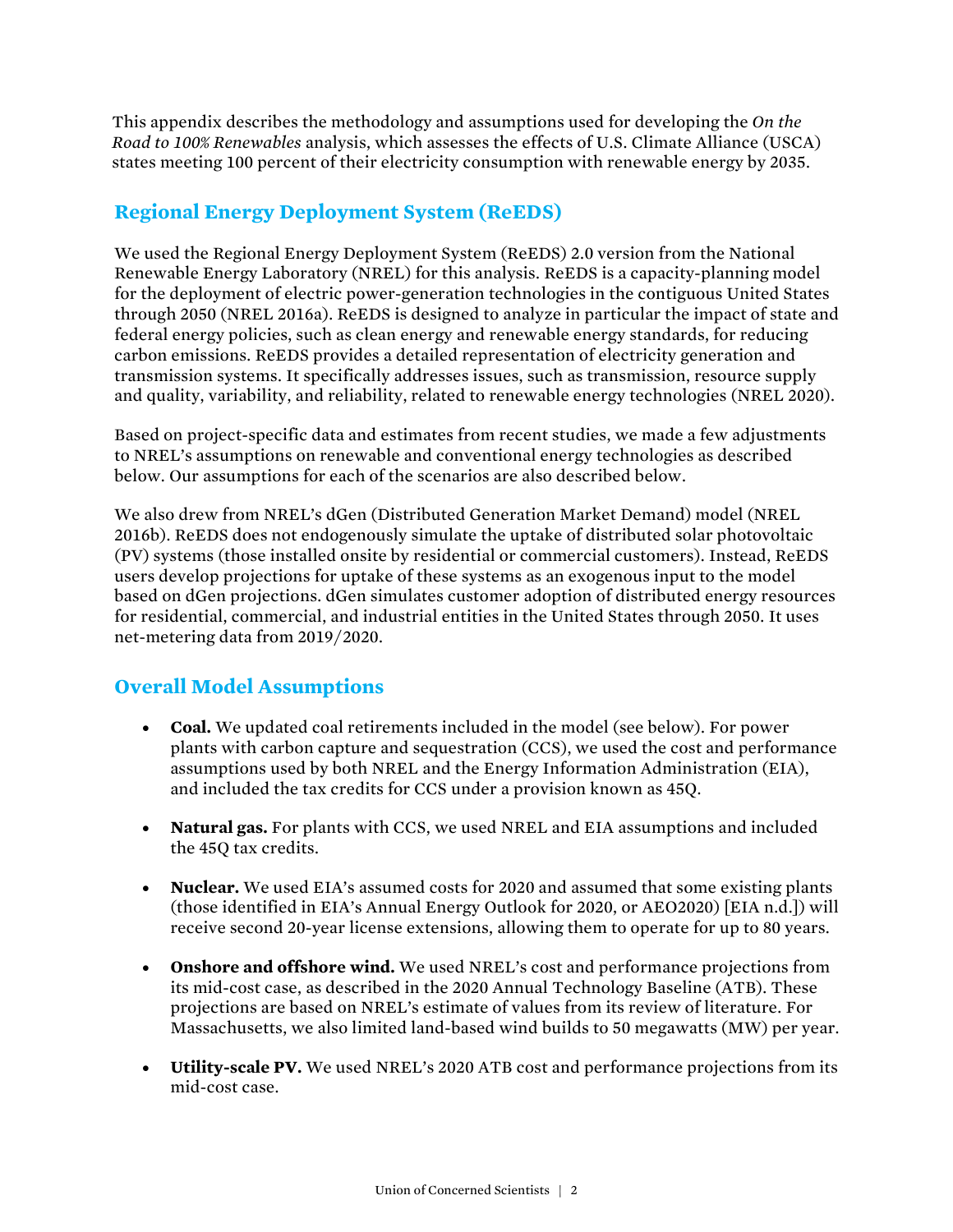- **Distributed PV.** We used NREL's 2020 ATB cost and performance projections from its low renewable cost case.
- **Geothermal, biomass, hydro, and landfill gas.** We used NREL's mid-cost assumptions.
- **Storage technologies.** We used NREL's utility-scale battery analysis based on a literature review (Fu, Remo, and Margolis 2018).
- **Discount rate.** We used the default discount rate in ReEDS, 5 percent, for that portion of the modeling, and expressed all findings related to our analysis in 2020 dollars.

# **Model-Specific Assumptions**

### **NO NEW POLICY SCENARIO**

- **Electricity demand.** For the electricity load projection, which is exogenously defined for ReEDS modeling, we used the AEO2020 reference case demand.
- **Costs**. For distributed solar, we use the low-cost assumptions for solar and high-cost assumptions for natural gas in dGen to incorporate the highest penetration of distributed solar possible.
- **Policies and practices**. We included all state renewable electricity standards (RES), and state policies regarding trading of electricity and renewable energy credits (RECs).
- **Retirements.**
	- o General: We included all power plant retirements announced by July 2021.
	- o Massachusetts: We assumed retirement of the Mystic Generating Station in 2024.
	- o Michigan: We assumed the retirement years shown in Table 1 for Michigan coal-fired units.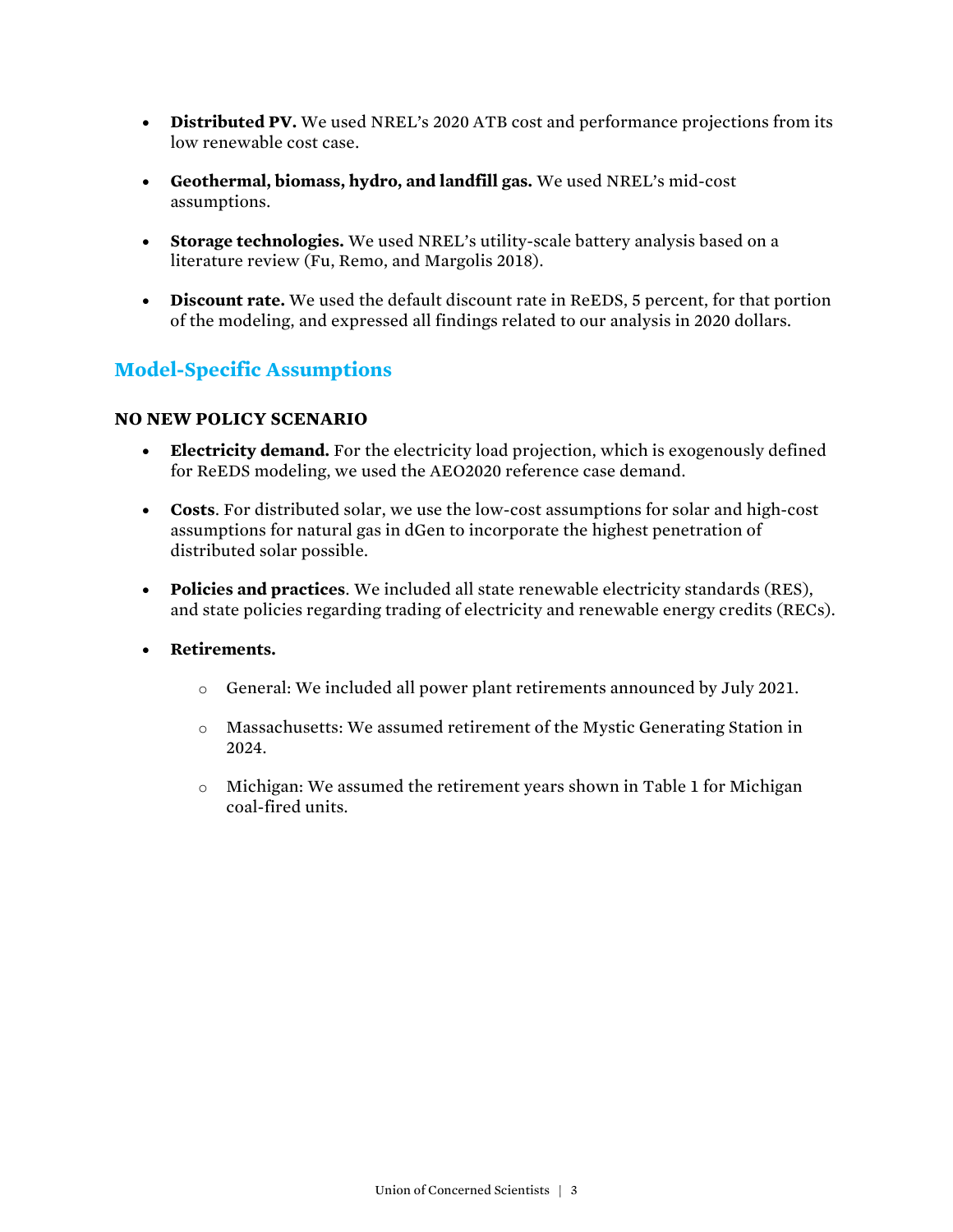#### **Table 1. Michigan Coal-Fired Unit Retirement Years**

| <b>Plant Unit</b>             | <b>Retirement Year for Model</b> |
|-------------------------------|----------------------------------|
| <b>Eckert 4, 5, 6</b>         | 2020                             |
| <b>River Rouge 3</b>          | 2021                             |
| St. Clair 2, 3, 6, 7          | 2022                             |
| <b>Trenton Channel 9</b>      | 2022                             |
| <b>Karn 1, 2</b>              | 2023                             |
| Erickson 1                    | 2025                             |
| <b>J.H. Campbell 1, 2, 3</b>  | 2025                             |
| <b>TES Filer City Station</b> | 2025                             |
| <b>Belle River 1</b>          | 2029                             |
| <b>Belle River 2</b>          | 2030                             |
| Monroe 1, 2, 3, 4             | 2040                             |

o Minnesota: We assumed the retirement years shown in Table 2 for Minnesota coal-fired units.

#### **Table 2. Minnesota Coal-Fired Unit Retirement Years**

| <b>Plant Unit</b>      | <b>Retirement Year for Model</b> |
|------------------------|----------------------------------|
| Hoot Lake 2, 3         | 2021                             |
| Sherco 2               | 2023                             |
| Sherco 1               | 2026                             |
| <b>Hibbing 3, 5, 6</b> | 2027                             |
| Allen S. King          | 2028                             |
| <b>Clay Boswell 3</b>  | 2030                             |
| Sherco 3               | 2030                             |
| <b>Clay Boswell 4</b>  | 2035                             |

#### **100% RES SCENARIO**

Same assumptions as in the No New Policy scenario except:

• **Policy.** We assumed that 24 U.S. Climate Alliance states (those in the contiguous United States) increase their state RES to 100% renewable by 2035. Current state RES policies are kept as is for eligible technologies and carveouts (hydropower, wind, solar, geothermal, and biopower) with the exception of waste-to-energy technologies, which are not allowed to qualify for the RES.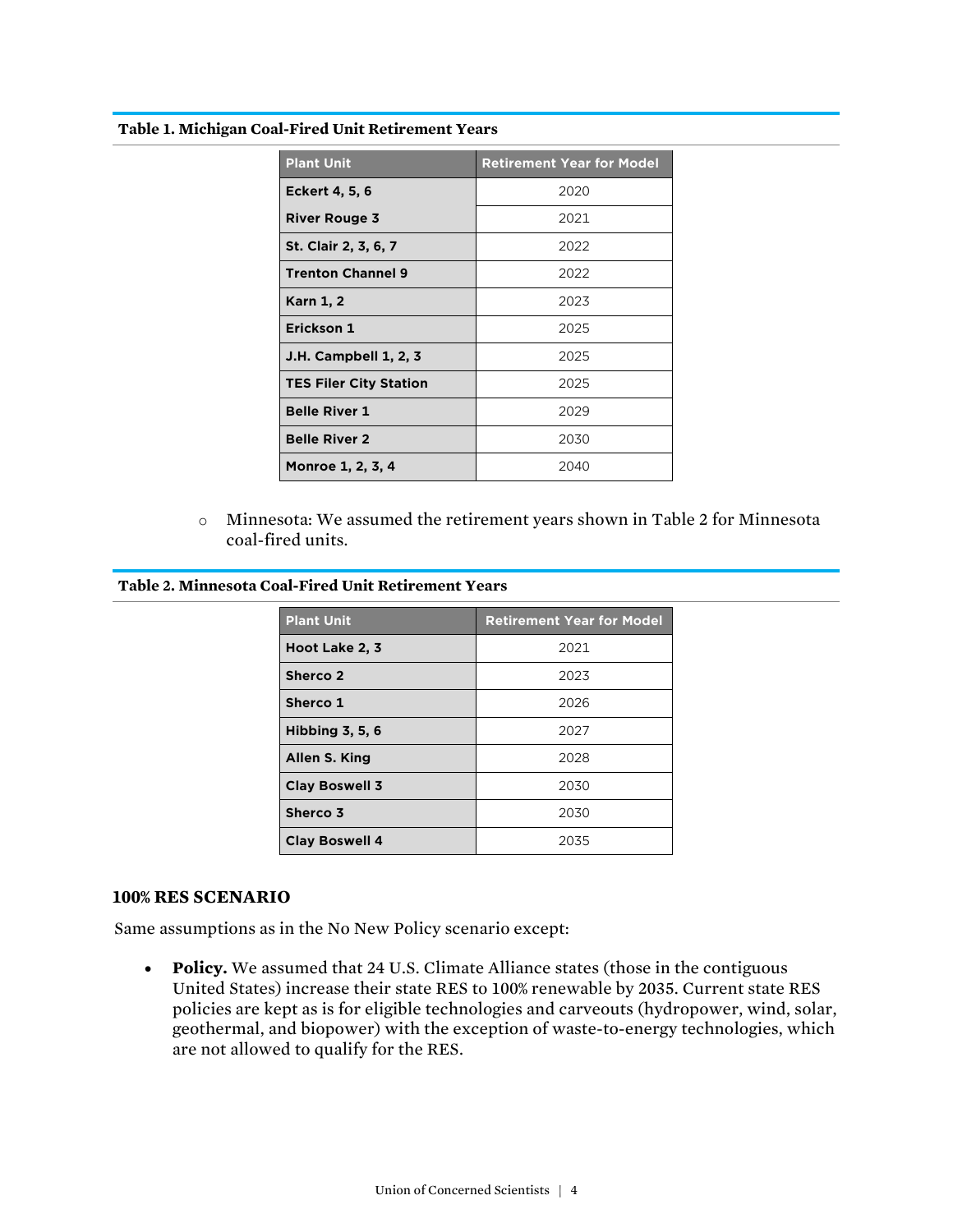- **Electricity demand.** We increased load to reflect the "high electrification" scenario from NREL's Electrification Futures Study (Mai et al. 2018), which also incorporates load flexibility.
- **Costs.** We used NREL's 2020 ATB low renewable cost projection for renewable energy cost and performance assumptions.

#### **ELECTRIFICATION WITHOUT DECARBONIZATION SCENARIO**

Same assumptions as in the No New Policy scenario except:

• **Policy.** We incorporated the high electrification included in the 100% RES scenario.

#### **RESTRICTED FOSSIL FUEL SCENARIO**

100% RES scenario assumptions plus:

- **Policy.** We prohibited new combined-cycle gas plants in Massachusetts, Michigan, and Minnesota starting in 2025.
- **Retirement.** We assumed retirement of the Monroe coal plant in Michigan in 2030.

#### **CLEAN ELECTRICITY STANDARD SCENARIO**

100% RES scenario assumptions plus:

• **Policy.** We assumed each of the USCA states adopts a CES of 80 percent by 2030 and 100 percent by 2035. This is in line with the Biden Administration goals. Nuclear, CCS with capture rates of 90 percent or more, and all renewable energy sources are eligible.

## **ReEDS Reliability Requirements**

ReEDS calculates the least-cost way to build and operate an electric system to meet demand while maintaining system adequacy and operational reliability. The primary constraint in ReEDS is to meet load in each model balancing area for each model time-slice.

ReEDS includes planning reserve requirements to ensure that adequate resources are available at all times, within an acceptable risk probability of failure. In other words, the electricity system is required to have enough firm capacity to meet peak demand, plus a reserve margin. This constraint is enforced for each season to accommodate the potential for the peak net load to shift seasons as renewable penetration increases. The planning reserve margin fractions applied in ReEDS are based on reserve margin requirements for North American Electric Reliability Corporation (NERC) reliability subregions (NERC 2010).

In addition to ensuring adequate capacity to satisfy long-term planning reserve requirements, ReEDS requires operational reliability; that is, the ability to continue operating the bulkpower system in the event of a sudden disturbance (NERC 2016). In practice, ancillary reserve requirements ensure there is sufficient flexibility from supply-side and demand-side technologies to rebalance fluctuations in generation and demand. ReEDS represents three type of operating reserve products: spinning, regulation, and flexibility reserves (Cole et al. 2018).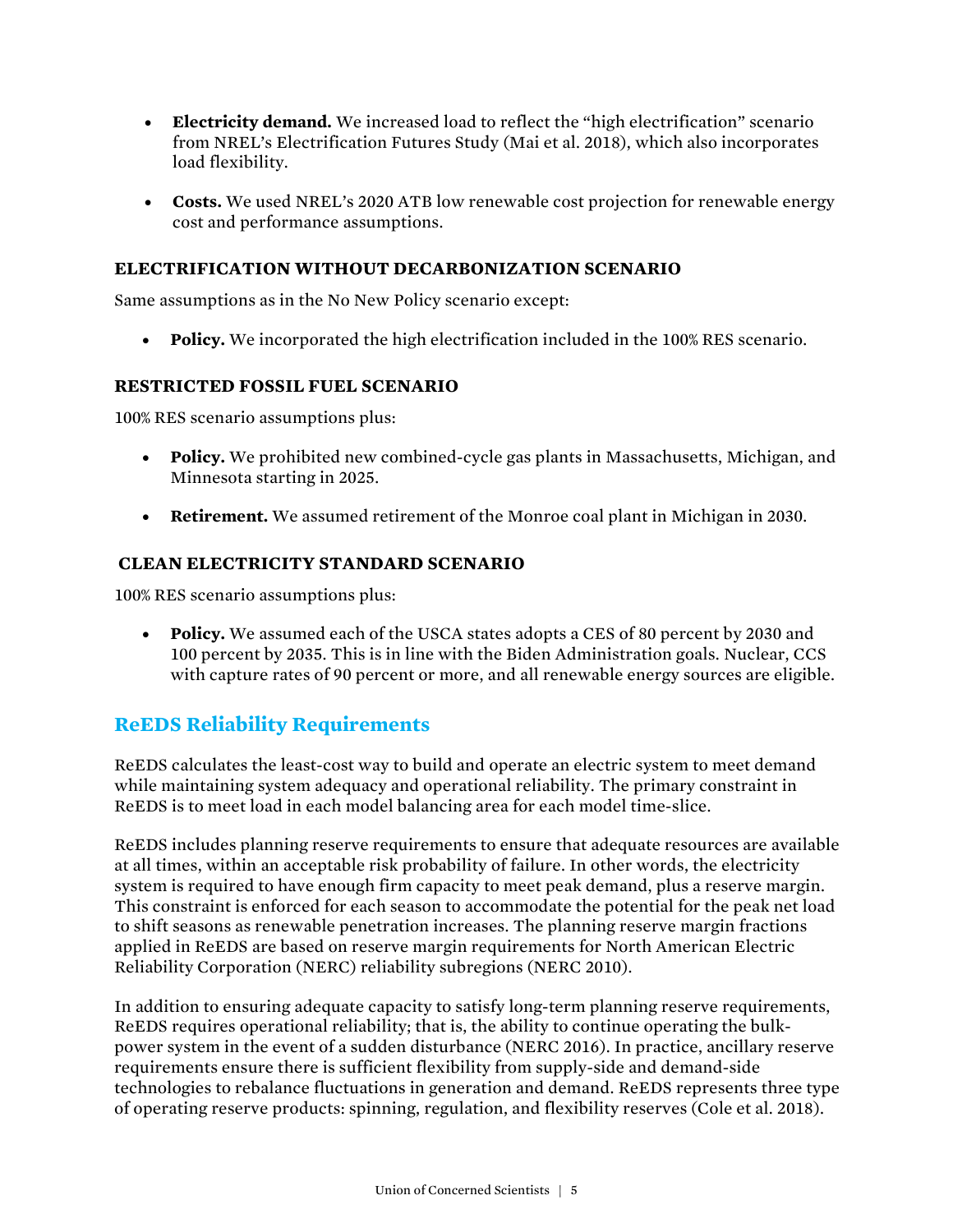The ability of technologies to contribute to reserves is limited by the ramping requirement for a given reserve product, the plant ramp rate, and online capacity. Online capacity is approximated in ReEDS as the maximum generation from all time-slices within a modeled day. Reserves can be provided by generation and storage technologies that are turned on but not fully dispatched in a time-slice. In addition, demand-side interruptible load can also contribute to reserve requirements, if enabled in a scenario. Nuclear, solar, and wind are not allowed to contribute toward the supply of reserves. The cost for providing regulation reserves is represented in ReEDS using data from Hummon et al. (2013).

# **Greenlink Analytics – Economic Development, Public Health, and Energy Burden Impacts**

UCS and partners collaborated with Greenlink Analytics to analyze the socioeconomic impacts if the USCA states shift to 100 percent renewable energy. UCS provided Greenlink with data regarding annual energy generation, new capacity, wholesale electricity prices, and emissions. Greenlink then used the data to estimate economic development, public health, and energy burden impacts for the Climate Alliance states, with a focus on Massachusetts, Michigan, and Minnesota for some pieces.

## **EPIDEMIOLOGICAL AND MONETIZATION ANALYSIS**

**Reduced illness and improved health outcomes.** This project's epidemiological benefit analysis refers to reduced illness and health-related outcomes resulting from fewer emissions in 100% RES scenario compared with the No New Policy scenario. Those health outcomes included differences in mortality from all causes (low and high estimates), incidents of asthma (coughing, shortness of breath, or wheezing), and workdays lost as a result of poor air quality.

The health outcomes portion of the analysis draws on ReEDS projections for carbon dioxide (CO2), sulfur dioxide (SO2), and nitrogen oxides (NOx). For other pollutants—ammonia (NH3), particulate matter (PM2.5 and PM10), and volatile organic compounds (VOCs)—the analysis uses annual fossil fuel generation provided by UCS and emission values from EPA's Co-Benefits Risk Assessment (COBRA) Health Impacts Screening and Mapping tool, which assigns to power plants across the country localized public health impacts from emissions (EPA 2020). These localized impacts are applied to the difference in generation between two scenarios, in this case the No New Policy and 100% RES scenarios.

Power plants within COBRA were assigned to balancing areas provided by UCS according to their fuel and technology type. Using 2016 as a base year, emission tonnage (SO2, NOx, NH3, PM2.5, PM10, and VOCs) from each COBRA plant were applied proportionally to UCS generation values to gain an emission rate for each pollutant and balancing area. Emission rates specific to technologies and fuel types were then applied each year onward for the No New Policy and 100% RES scenarios. The result uses the difference in emissions between each scenario. Final values represent the aggregate change in the number of cases in each health outcome for the entire United States.

**Public health benefits.** Along with reduced health related damages, Greenlink analyzed monetary benefits resulting from reduced emissions and improved public health for Massachusetts, Michigan, and Minnesota. The second version of the Air Pollution Emission Experiments and Policy Analysis (AP2) model was applied to marginal emission damages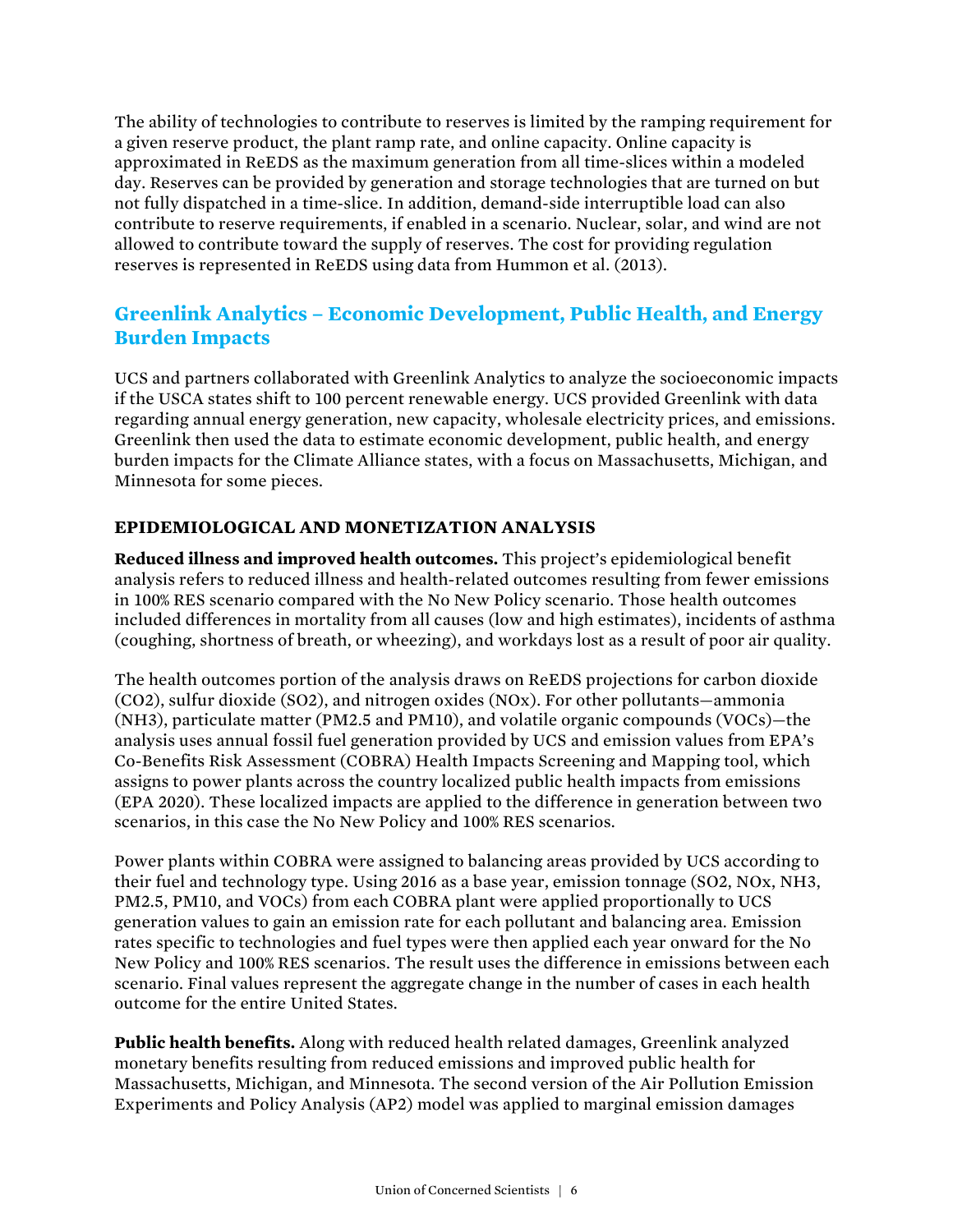between each scenario. AP2 uses a Gaussian plume pollution dispersion model to estimate the monetary damages from pollution emitted as certain heights from within a specific county (NRC 2010). CO2, SO2, and NOx were provided by UCS. Greenlink Analytics confirmed fossil fuel generation provided from UCS with EPA's 2017 reported totals. Once validated, NH3, PM2.5, and VOCs were then derived using the UCS fossil fuel generation and the EPA's 2017 National Emissions Inventory. Emission rates specific to fuel and technology were then applied to generation values for each year across both scenarios. This approach is likely conservative, as it assumes plant emission rates will not degrade over time. Annual netbenefits between the two scenarios for the three states were calculated as a present value in 2020 dollars, discounted at 3 percent.

Because ReEDS calculates and presents its results in two-year increments (shown for even years), both health analyses used an average of the prior- and subsequent-year values for emissions impacts to calculate values for the intervening (odd) years.

## **MACROECONOMIC ANALYSIS**

Shifting toward a clean and renewable energy future may cause shifts in the economy. As investments in renewable technologies increase, electricity supplied from fossil fuels decreases, thereby shifting demand and potentially the employment situation in the fossil fuel industry.

This analysis measures shifts in employment, income, and GDP from the traditional fossilfuel-dependent energy sector to an advanced clean energy industry using IMPLAN, a widely utilized regional economic impact model. Custom industrial aggregation multipliers were created through IMPLAN based on previous industry studies and reports (Brown, Soni, and Li 2020).

Capital cost data for each technology provided by EIA's Annual Technology Baseline were assigned to new capacity forecasted in the ReEDS modeling. A product of new capacity investments (discounted at 3 percent) and job multipliers from IMPLAN resulted in a netanalysis of employment, labor income, and GDP for each focus state.

Jobs are expressed as "job-years"—a full-time position held by one person for one year. Some research converts job-years to jobs by assuming that a job is maintained by an individual for an average of four years. This is based on average job tenure data from the US Bureau of Labor Statistics (BLS 2020).

#### **ENERGY BURDEN ESTIMATES**

Energy burden is the proportion of household income spent on electricity, natural gas, and/or water bills. While all households experience a unique utility burden, recent conventions have established that a household is typically considered "in burden" if its energy bills (gas and electric) exceed 6 percent, and in "energy poverty" if its energy bills exceed 10 percent of annual income (Drehobl and Ross 2016). Proximate causes of excessive utility burdens can be attributed to a number of issues such as poor insulation, outdated appliances, or excessive utility use (Brown et al., forthcoming). There are also structural and systemic causes that cause low-income and communities of color to face higher barriers to accessing opportunities to alleviate high utility burdens (Ross, Drehobl, and Stickles 2018; Jessel, Sawyer, and Hernández, 2019; Berry, Hronis, and Woodward 2018), including low wages, the wealth gap,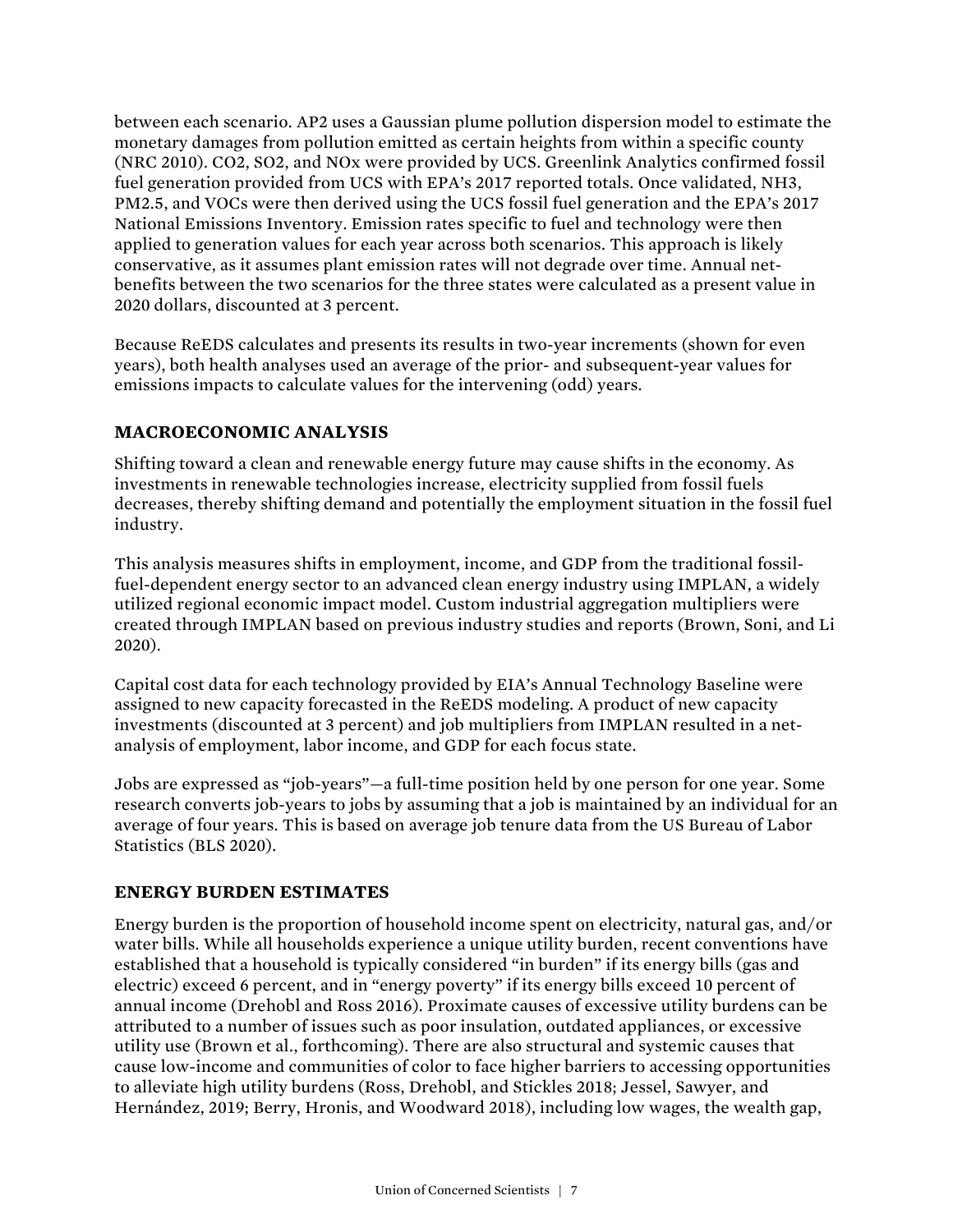and other financing barriers (Jargowsky 2015), historical governmental policies such as redlining (Rothstein 2017), housing quality, and even higher costs for energy efficient equipment from neighborhood retailers (Bednar, Reames, and Keoleian 2017).

Greenlink Analytics derived energy consumption and burden calculations from data drawn from the American Community Survey. These data points are processed to calculate the energy burdens at a census-tract level, and then aggregated to the county level for each state.

The electrification scenario analyzed by UCS considered the expected increase of electricity demand and the decrease of natural gas demand. Annual changes in electricity demand provided by UCS were applied first to 2020 energy consumption values and each subsequent year after. Changes in natural gas were drawn from NREL's Electrification Futures Study (Mai et al. 2018).

Energy burden calculations were disaggregated to determine electricity and natural gas consumption in kilowatt-hours and million British thermal units and were applied to energy costs calculated from forecasted wholesale generation costs across the three focus states from the ReEDS modeling. Wholesale costs were aggregated with region specific transmission and distribution ratios from EIA's National Energy Modeling System to generate a residential retail rate forecast. While the NREL electrification data used in the ReEDS modeling assumed electrification beginning in 2018, the energy burden calculations assume cost effects begin after 2020.

#### **REFERENCES**

Bednar, Dominic, Tony G. Reames, and Gregory A. Keoleian. 2017. "The Intersection of Energy Justice: Modeling the Spatial, Racial/Ethnic and Socioeconomic Patterns of Urban Residential Heating Consumption and Efficiency in Detroit, Michigan." *Energy and Buildings* 143: 25–34. doi.org/10.1016/j.enbuild.2017.03.028

Berry, C., C. Hronis, and M. Woodward. 2018. "Who's Energy Insecure? You Might be Surprised." In Proceedings of the ACEEE 2018 Summary Study on Energy Efficiency in Buildings, 13: 1–14.

- BLS (Bureau of Labor Statistics). 2020. "Employee Tenure Summary." September 22. https://www.bls.gov/news.release/tenure.nr0.htm
- Brown, Marilyn A., Anmol Soni, and Yufei Li. 2020. "Estimating Employment from Energy-Efficiency Investments." *MethodsX* 7: 100955. https://doi.org/10.1016/j.mex.2020.100955
- Brown, Marilyn A., Anmol Soni, Melissa V. Lapsa, Katie Southworth, Matt Cox. forthcoming. "Low-Income Energy Affordability in an Era of Energy Abundance," *Progress in Energy* 1 (1). https://dx.doi.org/10.1088/2516-1083/ab250b
- Cole, Wesley, Kelly P. Eurek, Nina M. Vincent, Trieu T. Mai, Gregory L. Brinkman, and Matthew Mowers. 2018. "Operating Reserves in Long-Term Planning Models." NREL/PR-6A20-71148. Golden, CO: National Renewable Energy Laboratory. https://doi.org/10.2172/1455165
- Drehobl, Ariel, and Lauren Ross. 2016. *Lifting the High Energy Burden in America's Largest Cities: How Energy Efficiency Can Improve Low-Income and Underserved Communities*. Washington, DC: American Council for an Energy Efficient Economy. www.aceee.org/research-report/u1602
- EIA (Energy Information Administration). n.d. "Assumptions to the *Annual Energy Outlook 2020*." Washington, DC. Accessed August 25, 2021. www.eia.gov/outlooks/aeo/assumptions

EPA (US Environmental Protection Agency). 2020. COBRA (Version 4.1). https://www.epa.gov/cobra

- Fu, Ran, Remo, Timothy W., & Margolis, Robert M. (2018). *2018 U.S. Utility-Scale Photovoltaics-Plus-Energy Storage System Costs Benchmark.* Technical Report NREL/TP-6A20-71714. Golden, CO: National Renewable Energy Laboratory. https://www.nrel.gov/docs/fy19osti/71714.pdf
- Hummon, Marissa, Paul Denholm, Jennie Jorgenson, David Palchak, Brendan Kirby, and Ookie Ma. 2013. "Fundamental Drivers of the Cost and Price of Operating Reserves." NREL/TP-6A20-58491